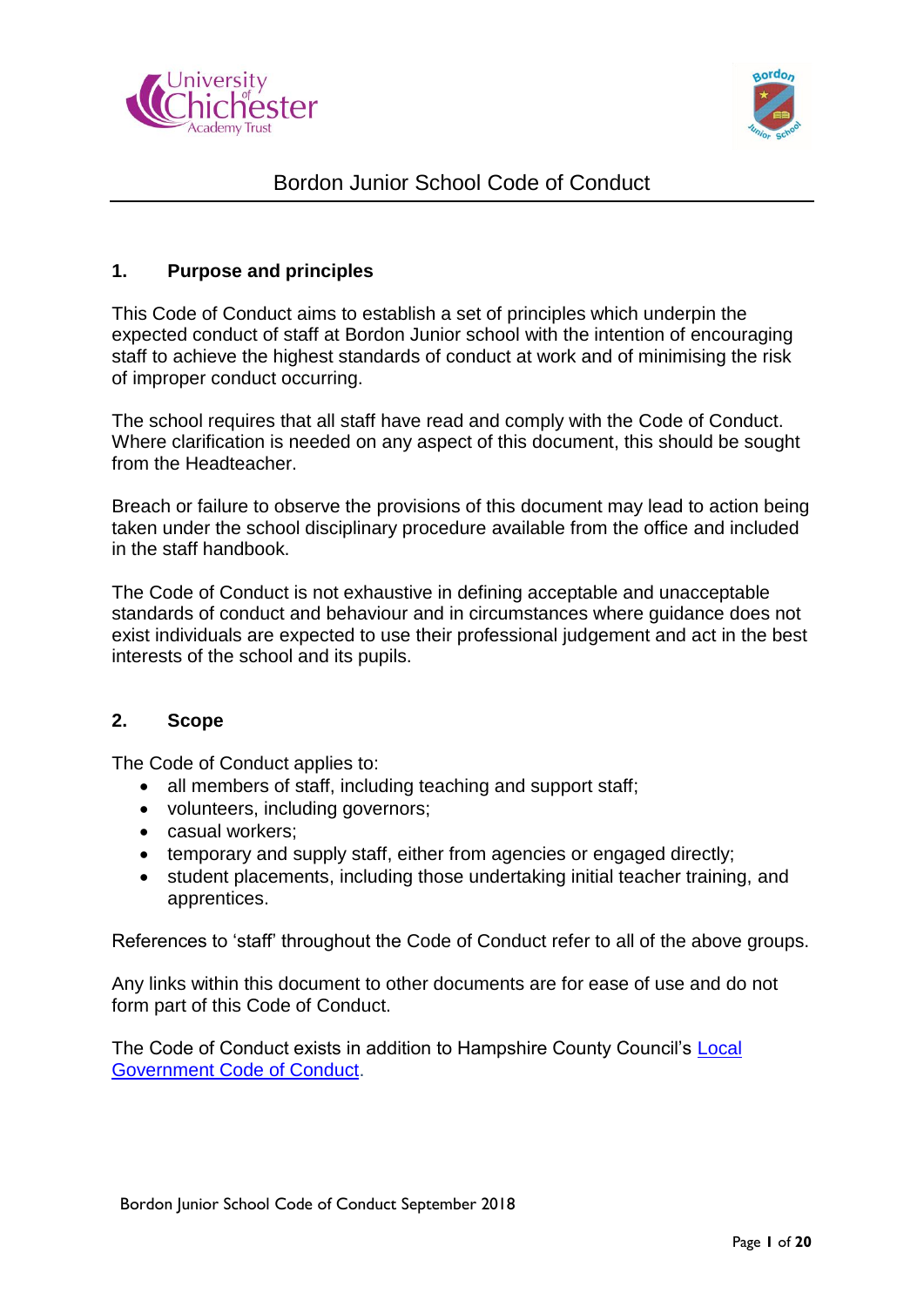



# **3. Professional standards at work**

Staff are expected to demonstrate the highest possible standards of personal and professional conduct and behaviour and consistently act with honesty and integrity. The school expects staff to treat each other, pupils, parents and the wider school community with dignity and respect at all times.

Furthermore, staff must have regard for the ethos and values of the school as well as its policies and procedures and act in accordance with these at all times, including in their dealings with those who come into contact with the school e.g. visitors.

Staff must act in accordance with their duty of care to pupils and ensure that the safety and welfare of the children and young people at the school are accorded the highest priority. In this and other ways staff should always maintain standards of conduct and behaviour which sustain their professional standing and that of the school.

Teachers are reminded of, and are expected to uphold, their wider responsibilities as set out in the [Teachers' Standards,](https://www.gov.uk/government/uploads/system/uploads/attachment_data/file/301107/Teachers__Standards.pdf) including an understanding of, and acting within, the statutory frameworks which set out their professional duties and responsibilities.

# **4. Safeguarding**

Bordon Junior School recognises its statutory and moral duty to safeguard and promote the welfare of pupils and understands that staff play a vital role in meeting these responsibilities. Staff must be aware of their individual safeguarding responsibilities, including to provide a safe environment in which children can learn, to be aware of the signs of abuse and neglect, to identify children who are suffering, or are likely to suffer, significant harm and to take appropriate action in such cases to prevent concerns from escalating.

All members of staff must be aware of the school's systems for supporting child safeguarding, including the role of the school's Designated Safeguarding Lead (DSL).

In this school the DSL is : **Vicky Lodder (Inclusion Manager)**, and Deputy DSL - **Chris James (Headteacher)**

Concerns about the welfare of a child must be raised without delay to the school's DSL in the first instance or to a member of the Senior Leadership Team if the DSL cannot be located. In the event that none of the above are available contact Children's Services Reception Team (01329 225379) or Hampshire County Council's Safeguarding team (01962 876364). There should be no delay in reporting a concern if there is risk of immediate serious harm to a child.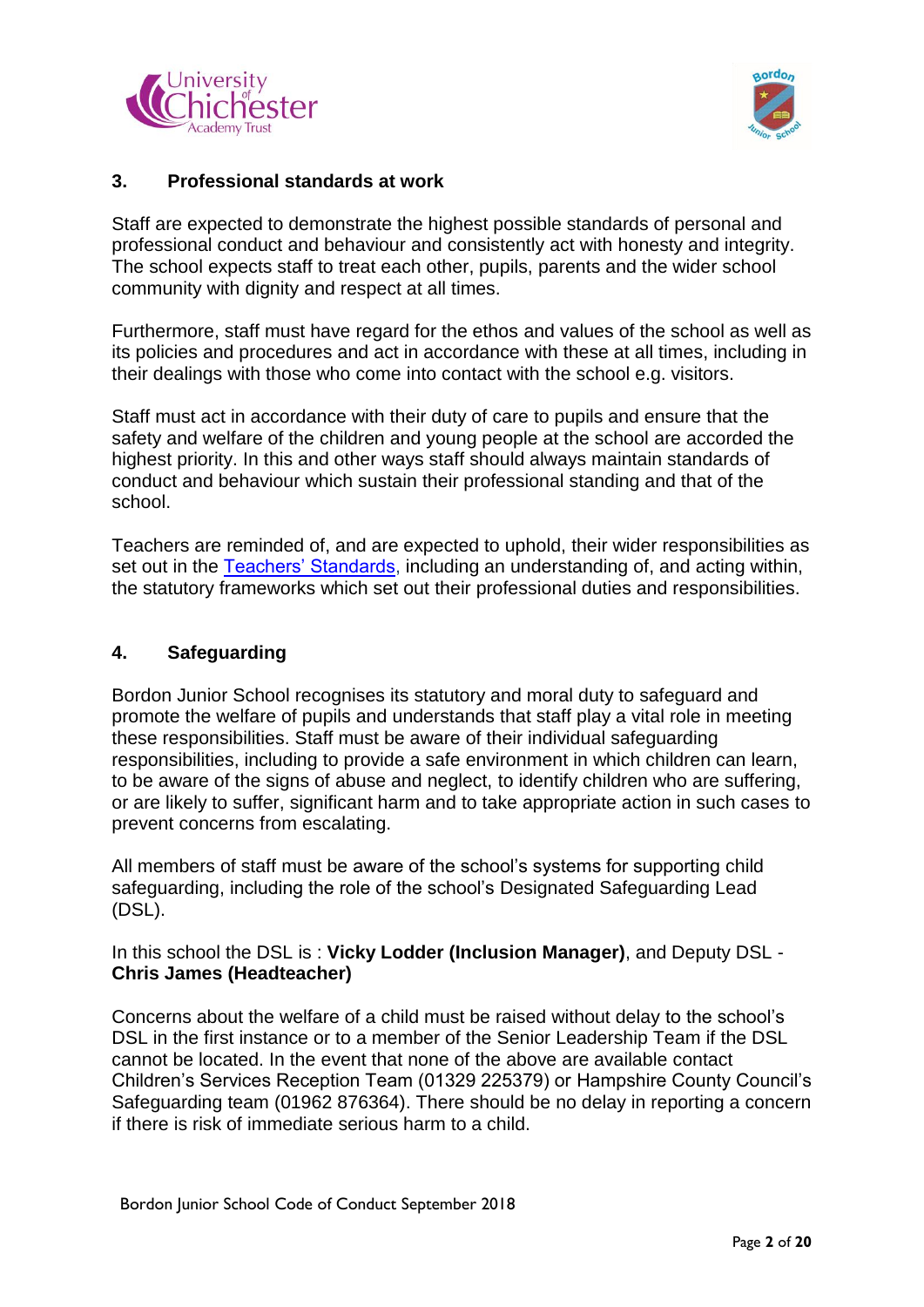



Staff should be familiar with the school's child protection policy, which is available to all staff on the school network and on the website. All staff will receive appropriate child protection training and will be provided with guidance on child safeguarding as part of their induction to the school.

In accordance with the statutory guidance published by the Department for Education ['Keeping Children Safe in Education'](https://www.gov.uk/government/uploads/system/uploads/attachment_data/file/300309/KCSIE_gdnce_FINAL.pdf) (September 2018) all staff in Bordon Junior School are required to read Part One ['Safeguarding information for all staff'](https://www.gov.uk/government/uploads/system/uploads/attachment_data/file/300319/KCSIE_FINAL_8PG.pdf) and will be provided with a copy as part of their induction to the school. The full document is available via [https://www.gov.uk/government/publications/keeping-children](https://www.gov.uk/government/publications/keeping-children-safe-in-education--2)[safe-in-education--2](https://www.gov.uk/government/publications/keeping-children-safe-in-education--2)

staff are provided a copy on induction and it is included in the staff handbook.

Further information is found in the guidance document ['The avoidance of](http://www3.hants.gov.uk/avoidance_of_unnecessary_contact_and_allegations.doc)  unnecessary [contact and allegations'](http://www3.hants.gov.uk/avoidance_of_unnecessary_contact_and_allegations.doc) **(Appendix A).**

# **5. Appropriate relationships**

#### **Pupils**

Individuals who work or volunteer in a school environment are in a position of trust. Staff should be mindful of the need to maintain professional boundaries appropriate to their position and must always consider whether their actions are warranted, proportionate, safe and applied equitably.

Staff should act in an open and transparent way that would not lead any reasonable person to question their actions or intent. Staff should think carefully about their conduct so that misinterpretations are minimised.

Staff must avoid unnecessary physical contact with children. Where physical contact is essential, e.g. for safety reasons, the pupil's permission must be gained for that contact wherever possible. If physical contact is made to remove a pupil from a dangerous situation or an object from a pupil to prevent either harm to themselves or others, then this should be recorded and reported to the Headteacher. In cases where accidental physical contact was made, it should be reported to the Headteacher. In all cases staff should act in accordance with the school's Restrictive Physical Intervention policy.

#### **Parents**

Staff are expected to interact with parents in a polite and respectful manner and recognise parents' entitlement to express any concerns they may have about their child's learning, safety or wellbeing. Staff should avoid discussing school matters with parents outside school if approached and should instead refer the parent to the normal school communication channels.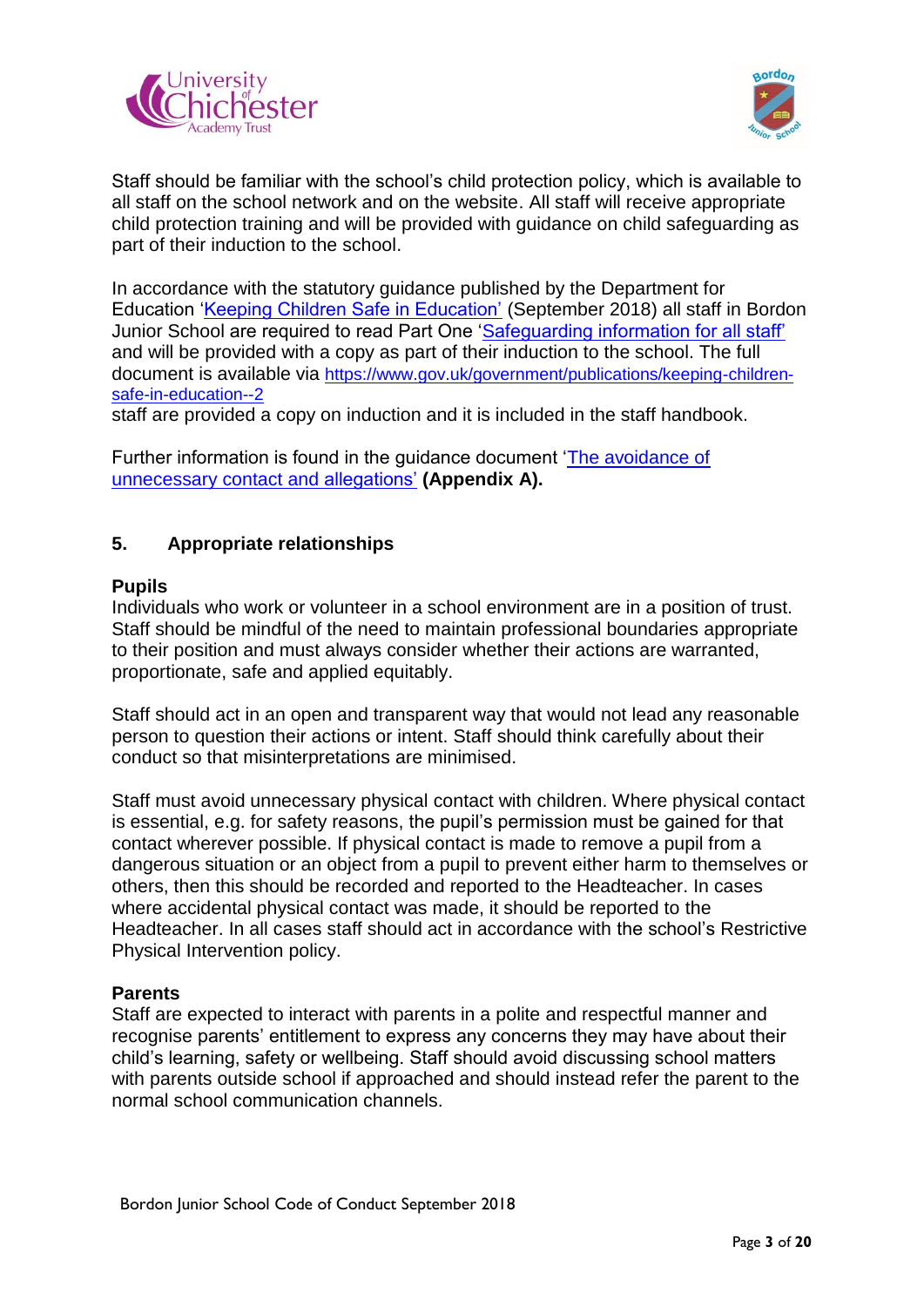



# **6. Use of IT including social media**

Internal e-mail and internet systems must be used only in accordance with the school's acceptable use of ICT policy and regard must be given to the Trusts policies and procedures (Electronic Information Security Policy). [www.unicat.org.uk/portal/policies](http://www.unicat.org.uk/portal/policies)

Social networking sites offer the opportunity for communication with children, young people and their parents outside normal professional boundaries. School staff must take care to protect their privacy and protect themselves from risk of allegations in relation to inappropriate relationships and cyberbullying. Staff must not develop or maintain online relationships with parents or pupils through social networking sites, instant messaging or other media, whether this is through school or personal IT facilities.

Please refer to the school's acceptable use of IT policy for further guidance on acceptable and unacceptable use of IT, social media and mobile phones.

For further information on the acceptable use of school IT Resources, staff should refer to the school's leaflet ['Use of IT Resources Do's and Don'ts: advice for school](http://www3.hants.gov.uk/dos-and-donts-advice-for-staff-ict-resources.doc)  [staff'](http://www3.hants.gov.uk/dos-and-donts-advice-for-staff-ict-resources.doc) which is included in the staff handbook.

# **7. Confidentiality and disclosure of information**

Staff must ensure that they do not disclose confidential information to anyone who does not have the right to receive it. Where information is disclosed this should be in line with the principles of the General Data Protection Regulations 2016 and the Data Protection Act 2018. Equally staff should not prevent another person from gaining access to information to which that person is entitled by law. If there is doubt about whether or not to share information, advice must be sought from the Headteacher.

Information obtained during the course of an individual's work should never be used for personal gain or benefit, nor should it be passed onto others who might use it in such a way.

# **8. Dress and appearance**

An individual's dress and appearance is a matter of personal choice; however, staff should ensure that they dress appropriately, decently and safely for a school environment and for the role they undertake, as well as setting a good example to both pupils and visitors.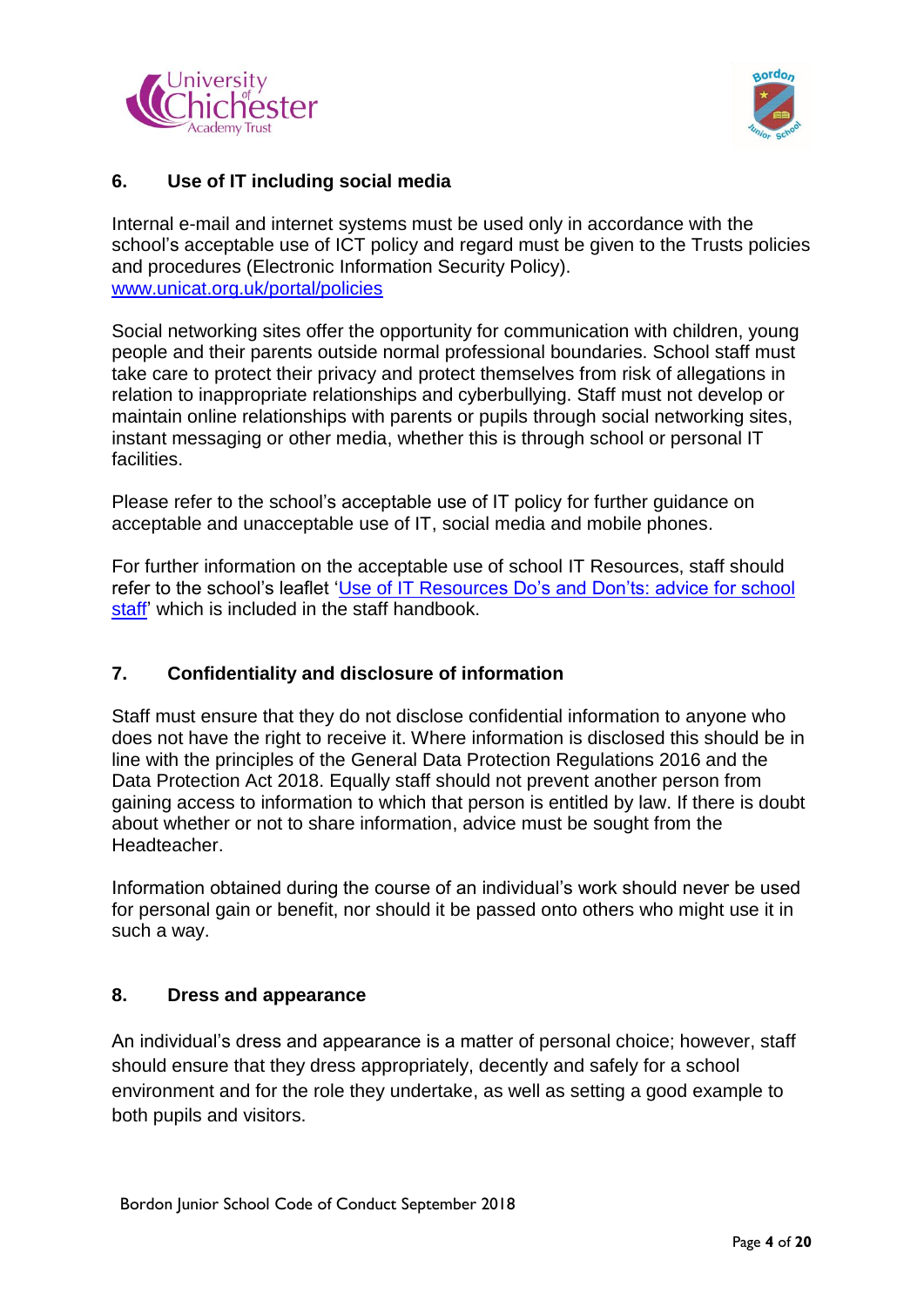



Staff should have particular regard to the health and safety risks involved with certain lessons i.e. physical education/food technology and the need to dress appropriately and safely when undertaking these activities, such as wearing appropriate footwear, removing jewellery etc.

The school recognises the diversity of cultures and religions of its staff and will take a sensitive approach when this affects dress and uniform requirements. However, priority will be given to health and safety, security and other similar considerations of other staff, pupils and the school.

# **9. Equal opportunities**

The Governing Body of the school is committed to equality for all in the appointment, development, training and promotion of staff, and in all dealings with pupils and parents of the school. It also recognises that all members of staff have the right to work in a safe environment without fear of discrimination, harassment or abuse.

All pupils, colleagues, parents, members of the public and wider school community have the right to be treated with fairness and equality and must not be discriminated against. The school expects staff to uphold these principles.

Please refer to the school's Equal Opportunities policy for further guidance.

# **10. Conduct outside work**

Care should be taken by staff to avoid any conflict of interest between activities undertaken outside school and responsibilities within school. In no case should outside activities bring the school into disrepute**.**

Staff must disclose any misconduct or alleged misconduct made against them, including any incidents arising from alternative or additional employment outside of this school. Disclosure must be made to the **Headteacher** without delay, after which consideration will be given to the relevance or otherwise of the misconduct to their role in the school.

Where staff are in doubt as to whether there is a conflict of interest advice must be sought from the Headteacher.

#### **11. Declaration of interests**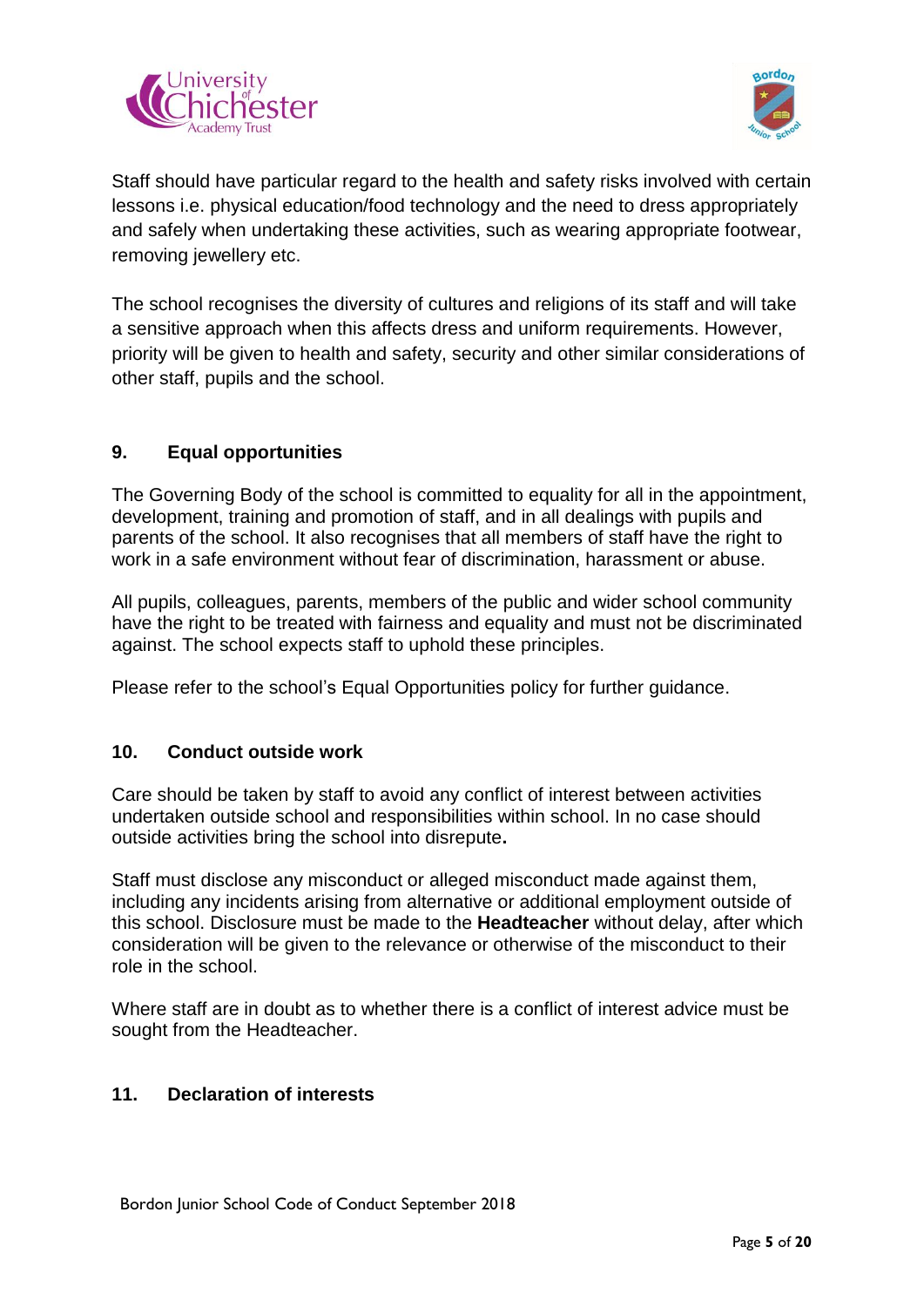



Staff should consider carefully whether they need to declare to the school any relationship with an individual where this might cause a conflict with the school's activities, for example, a relationship with a Governor, another staff member or a contractor who provides services to the school. Where such a declaration is necessary this should be made to the Headteacher.

Staff may undertake work outside school, either paid or voluntary, provided it does not conflict with the interests of the school nor be at a level which may contravene the [Working Time Regulations](http://www.legislation.gov.uk/uksi/1998/1833/made/data.pdf) or affect an individual's performance at work.

# **12. Whistleblowing**

The [Public Interest Disclosure Act 1998](http://www.legislation.gov.uk/ukpga/1998/23/contents) (as amended) gives protection to people who disclose reasonable concerns about serious misconduct or malpractice at work. This is sometimes known as Whistleblowing. The Governing Body of the school will treat all matters of malpractice very seriously and allegations about such matters will be dealt with quickly and with appropriate confidentiality.

Staff should acknowledge their individual responsibilities in bringing matters of concern to the attention of senior leadership in the school. This is particularly important where the welfare of children may be at risk.

A clear procedure is provided for staff to raise issues with the purpose of assisting in reducing the risk of serious concerns being mishandled, whether by the individual or by the school. Please refer to the school's [Procedure for Protected Disclosures](http://www3.hants.gov.uk/eps-protected-disclosures.doc)  [\("Whistleblowing"\)](http://www3.hants.gov.uk/eps-protected-disclosures.doc) for further information.

# **13. Health and safety**

Staff must adhere to the school's Health and Safety policy and should ensure that they take every action to keep themselves and others in the school environment safe.

Please refer to the school's Health and Safety policy for further information.

# **14. Gifts and hospitality**

There may be occasions where children or parents wish to pass small tokens of appreciation to staff, for example as an end of year 'thank-you', and this is acceptable. However, it is unacceptable to receive gifts on a regular basis or of any significant value or to suggest to pupils that gifts would be appropriate or desired. Money should never be accepted as a gift.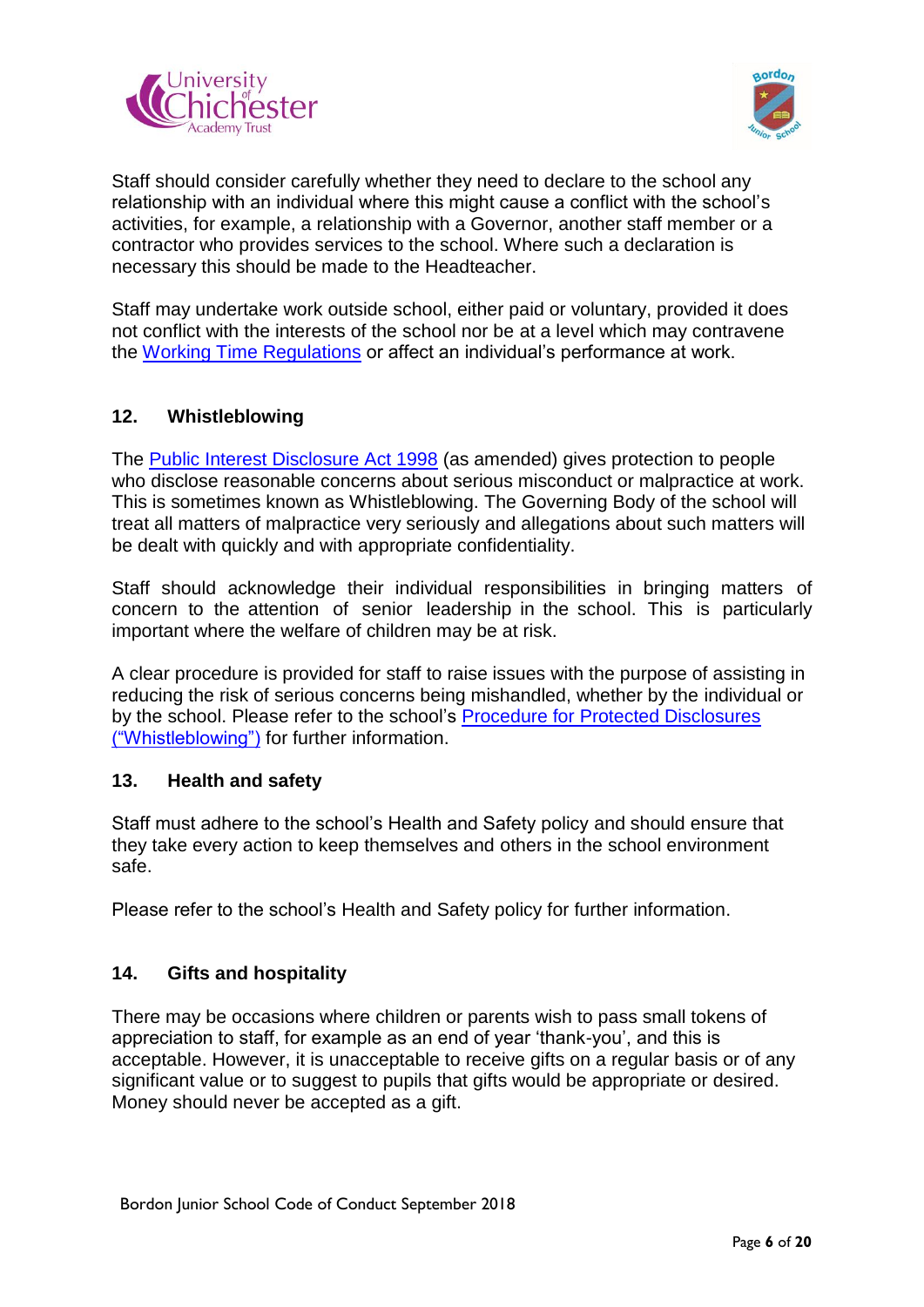



It is not acceptable for staff to give gifts to pupils and any rewards given to children must be consistent with the school's behaviour management policies and procedures.

Staff should not solicit or accept any gift, hospitality or other reward from external parties which influences the way in which they carry out their duties or leads the giver to expect preferential treatment.

# **15. Use of school resources and funds**

The use of school resources, property and equipment is for school-related activities only, except where otherwise agreed.

All members of staff must use any public or school funds entrusted or handled by them in a responsible and lawful manner.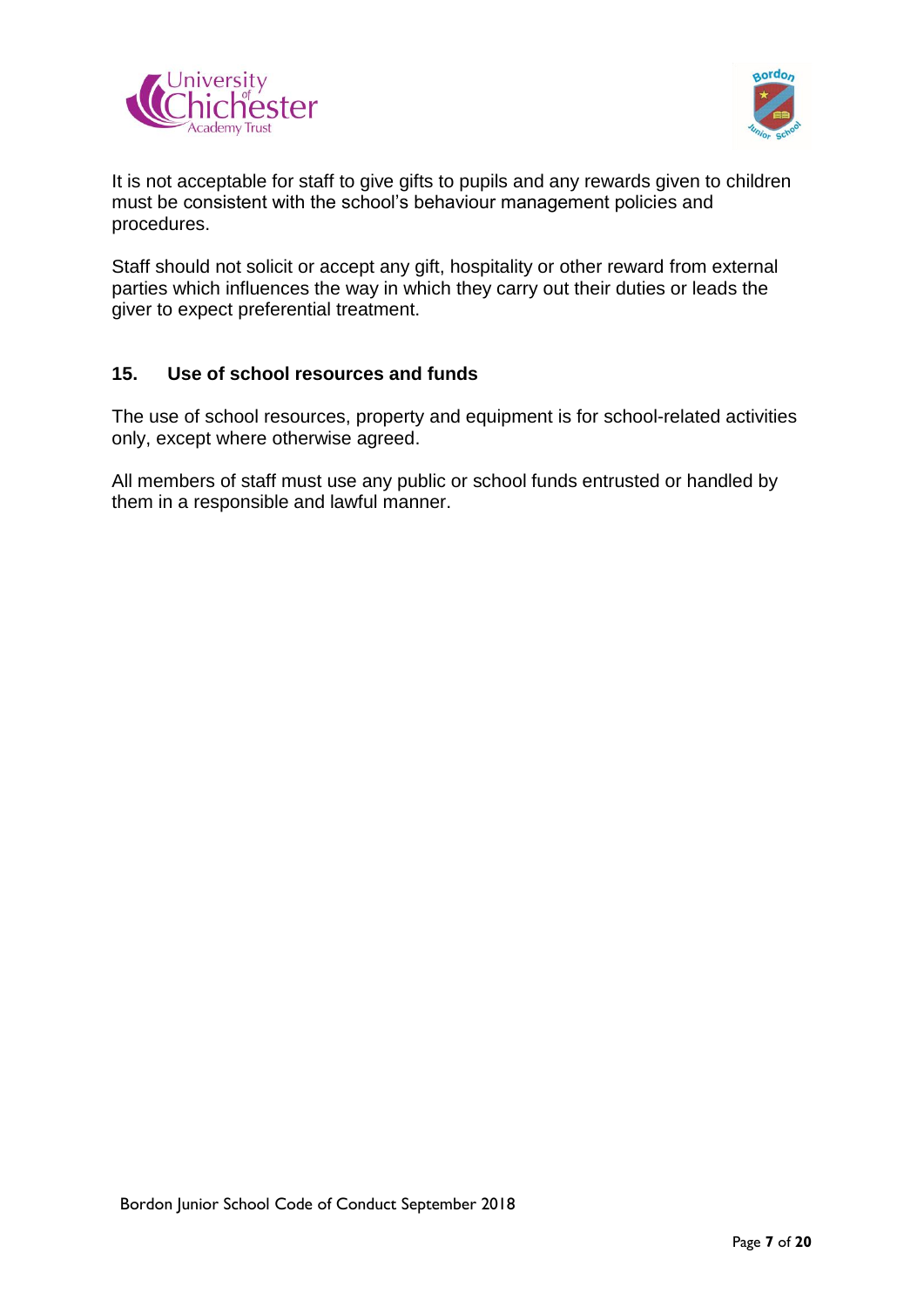



# **Appendix A - Guidelines for the avoidance of unnecessary**

# **contact and allegations**

Allegations are made by children against staff working in schools from time to time. Some of these allegations are true, some are essentially true but exaggerated, some are mistaken and some are malicious. In an environment in which the conduct of adults towards children comes under more and more scrutiny in the interests of protecting children, all employees in schools need to be aware that their actions or conduct may lead to formal investigations taking place under child protection procedures and this could in turn have implications for their employment records and future careers even where those concerns have not been substantiated.

Working with young people brings demands and challenges. There are also great rewards, not least of which are the good personal relationships, which help the growth and development of those young people. In a very small number of cases, things can go wrong. Allegations against staff are rare, but the damage to all concerned is so great that **all staff must be aware of the issues and think carefully about their conduct so that misinterpretations can be minimised.** It is not possible to prescribe courses of action for every circumstance but employees should observe these guidelines in the conduct of their work with young people.

# **Contents**

- **[Trust](#page-8-0)**
- [Care](#page-10-0)
- **[Curriculum](#page-12-0)**
- **[Whistleblowing](#page-13-0)**
- **[Conclusion](#page-14-0)**
- [Do's & Don'ts](#page-16-0)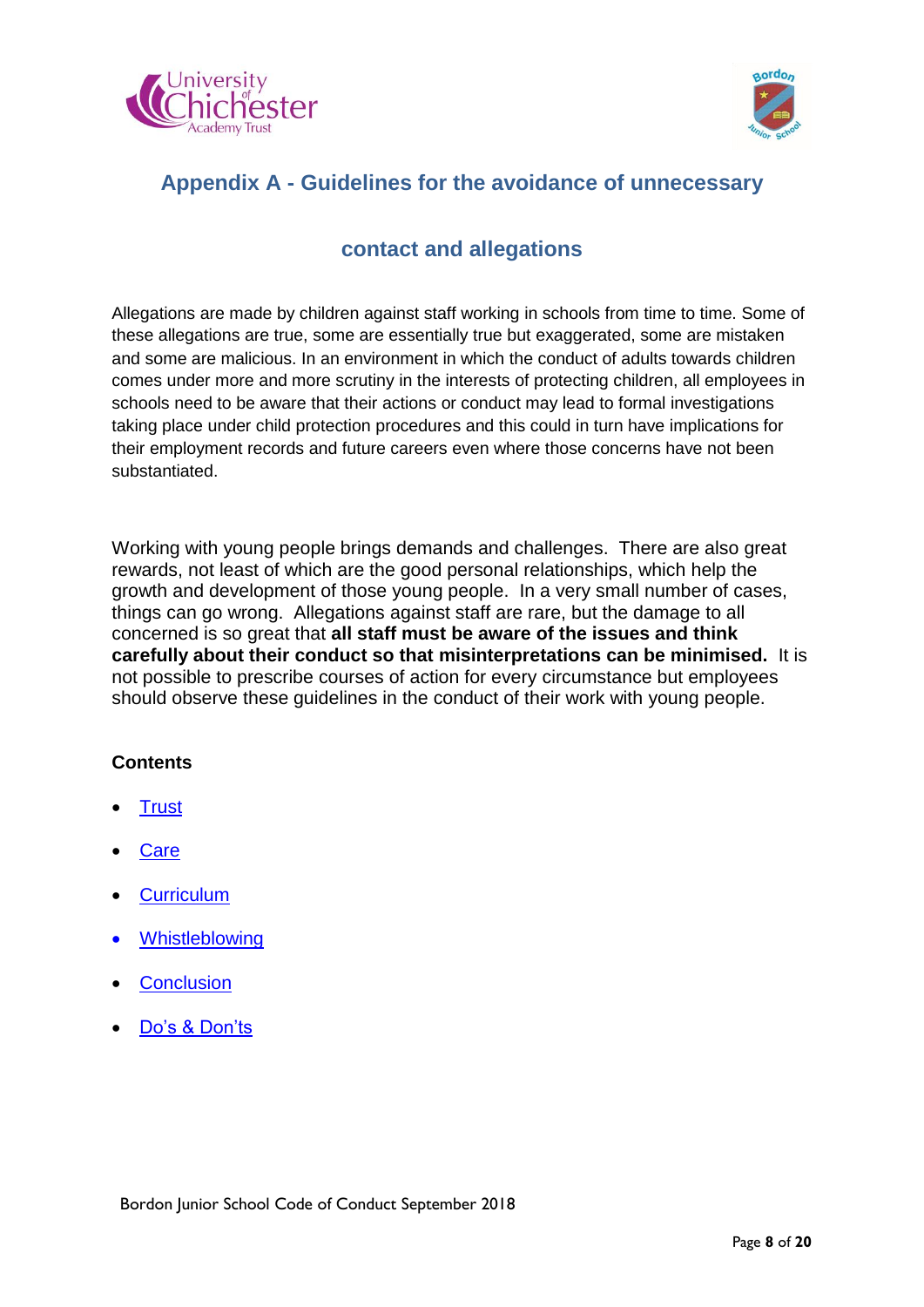



#### <span id="page-8-0"></span>**Trust**

# **Power and Positions of Trust**

Where a person aged 18 or over is in a position of trust with a child under 18, it is an offence for that person to engage in sexual activity with or in the presence of that child, or to cause or incite that that child to engage in or watch sexual activity (Sexual Offences Act 2003)

As a result of their knowledge, position and/or the authority invested in their role, many adults working with children and young people in education settings are in positions of trust in relation to the young people in their care, where they have direct unsupervised access to children. A relationship between a member of staff and a pupil cannot be a relationship between equals. There is potential for exploitation and harm of vulnerable young people and staff have a responsibility to ensure that an unequal balance of power is not used for personal advantage or gratification.

Staff must avoid behaviour which might be misinterpreted by others, and Headteachers should record any incident with this potential and take measures to ensure such behaviour is not repeated.

#### **Infatuations**

Staff need to be aware that it is not uncommon for pupils to be strongly attracted to a member of staff and/or develop a heterosexual or homosexual infatuation. All situations should be responded to sensitively to maintain the dignity of all concerned. Staff should also be aware that such circumstances always carry a high risk of words or actions being misinterpreted and for allegations to be made against staff.

A member of staff, who becomes aware that a pupil may be infatuated with themselves or a colleague, must discuss this at the earliest opportunity with a senior colleague so that appropriate action can be taken. In this way, steps can be taken to avoid hurt and distress for all concerned. Staff must also ensure that boundaries are maintained.

#### **Social Contact**

Staff must not establish or seek to establish social contact with pupils for the purpose of securing a friendship or to pursue or strengthen a relationship. Even if a young person seeks to establish social contact, or if this occurs coincidentally, the member of staff must exercise her/his professional judgement in making a response and be aware that such social contact could be misconstrued.

Staff must not give their personal details such as home/mobile phone number or home or e-mail address to pupils **unless the need to do so is agreed and formally recorded with senior management.**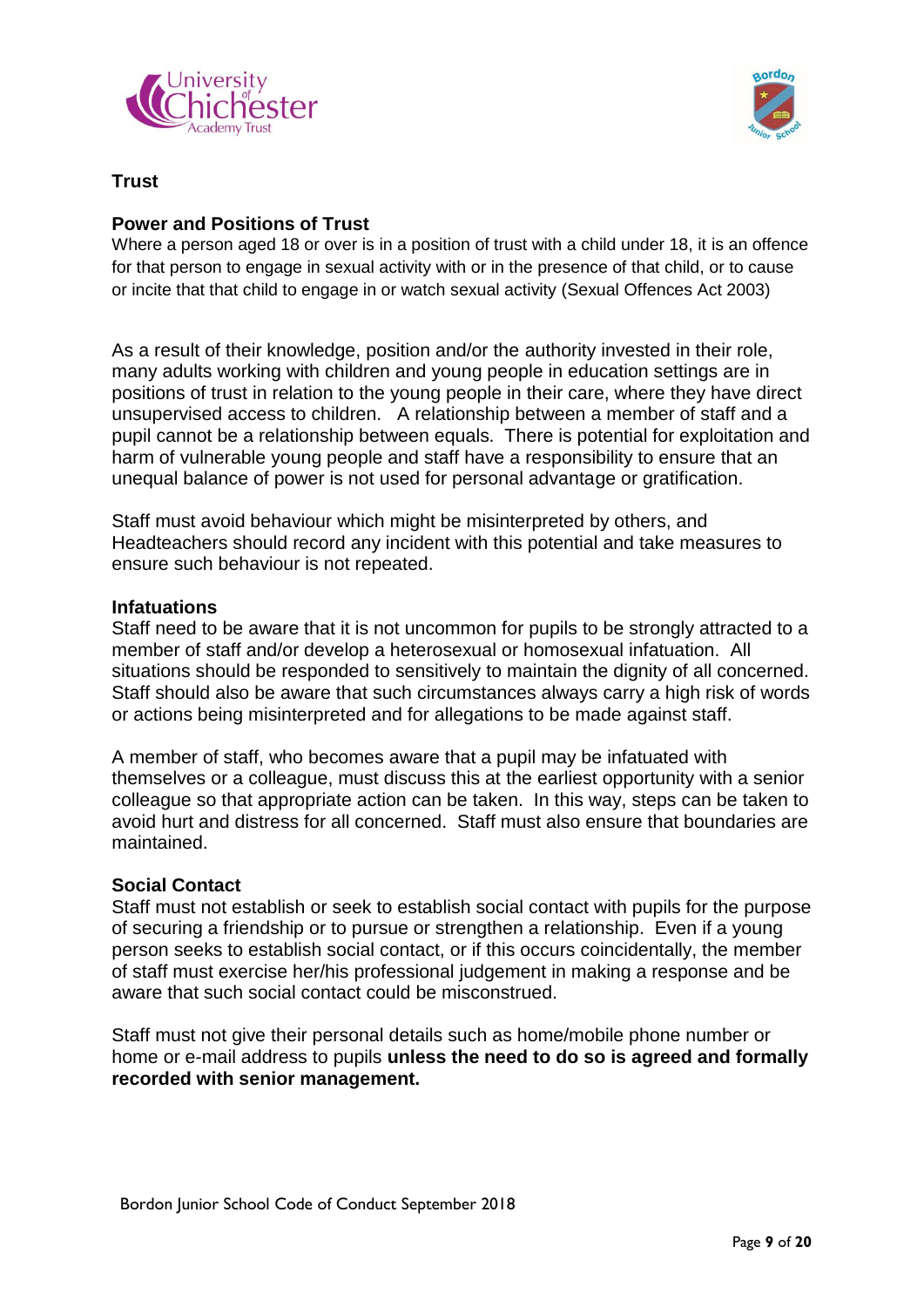



Internal e-mail systems must be used only in accordance with school policy. Use of texting as a means of communication with pupils is strongly discouraged as this may indicate an unprofessional relationship with a pupil.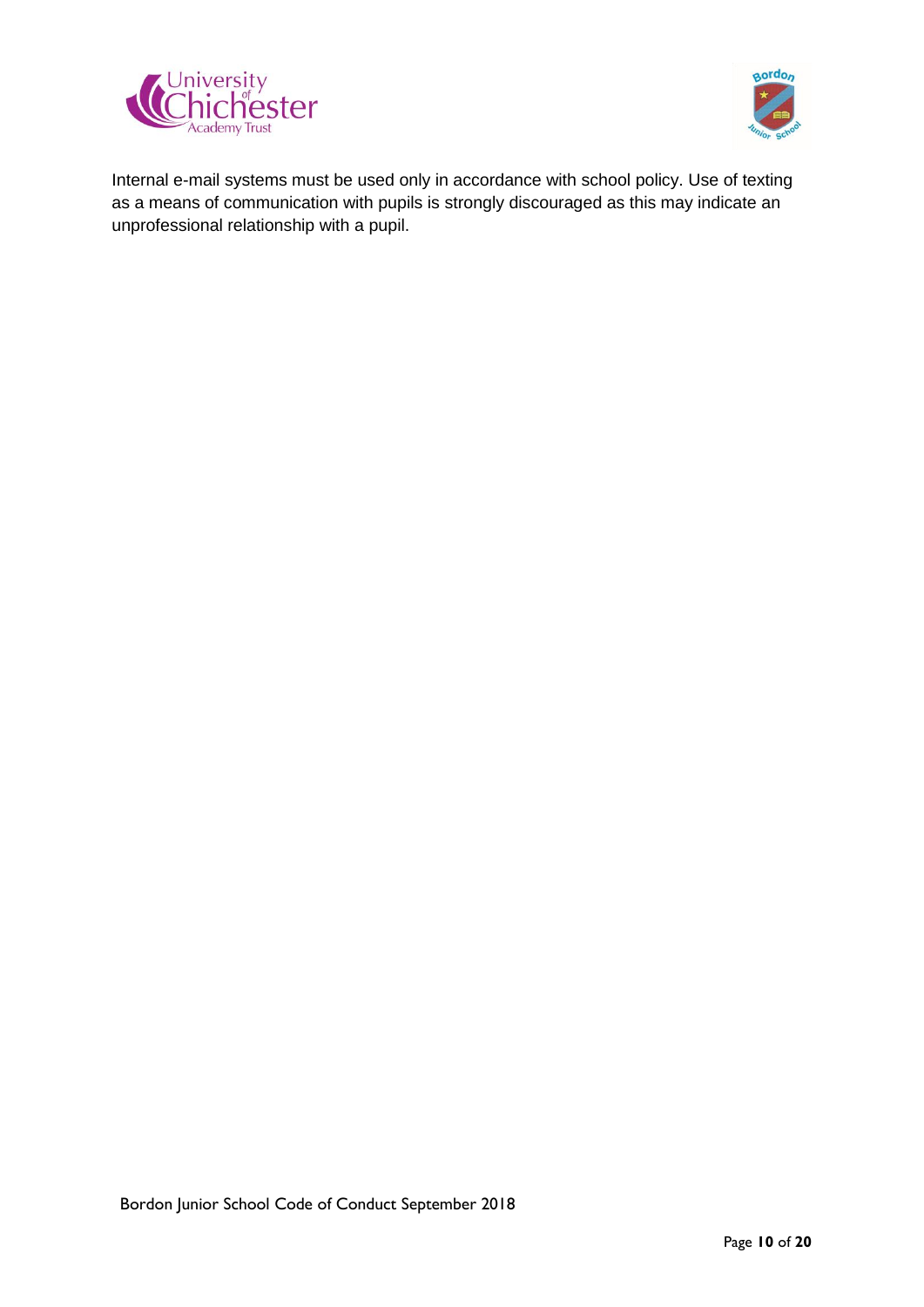



#### <span id="page-10-0"></span>**Care**

#### **Care, Control and Physical Intervention**

The circumstances in which staff can intervene with a pupil are covered by the 1996 Education Act. Staff may legitimately intervene to prevent a pupil from committing a criminal offence, injuring themselves or others, causing damage to property, engaging in behaviour prejudicial to good order and to maintain good order and discipline. Staff should have regard to the health and safety of themselves and others.

This is a complex area and staff must have regard to current DfE and Local Authority guidance.

Under no circumstances should physical force be used as a form of punishment. The use of unwarranted physical force is likely to constitute a criminal offence and lead to potential dismissal.

In all cases where physical intervention is deemed necessary, the incident and subsequent actions must be documented and reported promptly.

#### **Physical Contact and Personal Care**

There are occasions when it is entirely appropriate and proper for staff to have physical contact with pupils, but it is crucial that they only do so in ways appropriate to their professional role and responsibilities.

#### **Personal Care**

All children have a right to safety, privacy, respect and dignity when contact of a personal nature is required (for example assisting with toileting or removing wet/soiled clothing). Children should be encouraged to act as independently as possible and to undertake as much of their own personal care as is practicable. Staff should not assist with any personal care task which a child is able to undertake themselves.

When assistance is required, staff must make another member of staff aware of the task to be undertaken.

Some job responsibilities necessitate intimate physical contact with children on a regular basis (for example the provision of medical care, physiotherapy, or toileting).A care plan should be drawn up and agreed with parents/carers for all children who require intimate care on a regular basis, with the views of the child actively sought wherever possible. The nature, circumstances and context of such physical contact should comply with the agreed plan, which should be regularly reviewed.

When personal care is being carried out, all children have the right to dignity and privacy i.e. they should be appropriately covered, the door closed or screens/curtains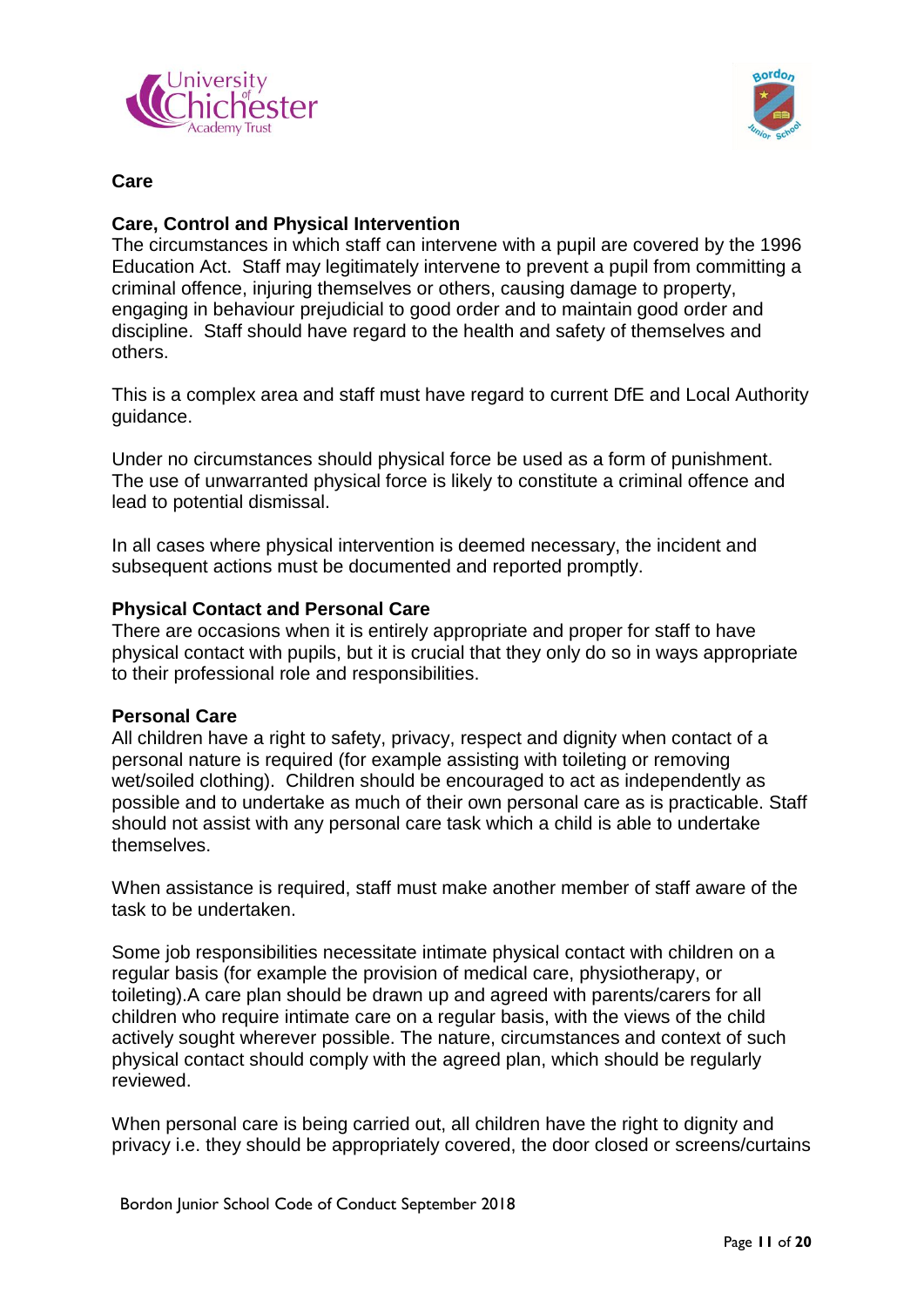



put in place. The number of adults engaged in the care should only reflect the minimum needed to perform the task safely and respectfully.

The responses of any child to personal care should be carefully and sensitively observed, and where necessary any concerns passed to the Headteacher and the child's parents/carer.

The responses of any child to personal care should be carefully and sensitively observed, and where necessary any concerns passed to the Headteacher and the child's parents/carer.

Additional vulnerabilities that may arise from a physical disability or learning difficulty should be considered with regard to individual teaching and care plans for each child. Issues relating to gender, culture and religion should also be taken into account in all actions and in making care plans. As with all arrangements for intimate care needs, agreements between the child, their parents/carers and the organisation must be negotiated, agreed and recorded. In addition, the views and/or emotional responses of children with special educational needs, regardless of age and ability must be actively sought in regular reviews of these arrangements.

A 'no touch' approach is impractical for most staff and may in some circumstances be inappropriate. When physical contact is made with pupils this should be in response to their needs at the time, of limited duration and appropriate given their age, stage of development, gender, ethnicity and background. Appropriate physical contact in schools may occur most often with younger pupils.

It is not possible to be specific about the appropriateness of each physical contact, since an action that is appropriate with one child in one set of circumstances may be inappropriate in another, or with a different child. Staff should therefore, use their professional judgement at all times and act in accordance with the school's behaviour management and restraint policy.

Physical contact should never be secretive, or for the gratification of the adult, or represent a misuse of authority. If a member of staff believes that an action could be misinterpreted, the incident and circumstances should be recorded as soon as possible in the school's incident book and, if appropriate, a copy placed on the child's file.

Physical contact, which occurs regularly with an individual child or young person, is likely to raise questions unless the justification for this is part of a formally agreed plan (for example in relation to pupils with SEN or physical disabilities). Any such contact should be the subject of an agreed and open school policy and subject to review. Where feasible, staff should seek the child's permission before initiating contact. Staff should listen, observe and take note of the child's reaction or feelings and – so far as is possible - use a level of contact which is acceptable to the child for the minimum time necessary.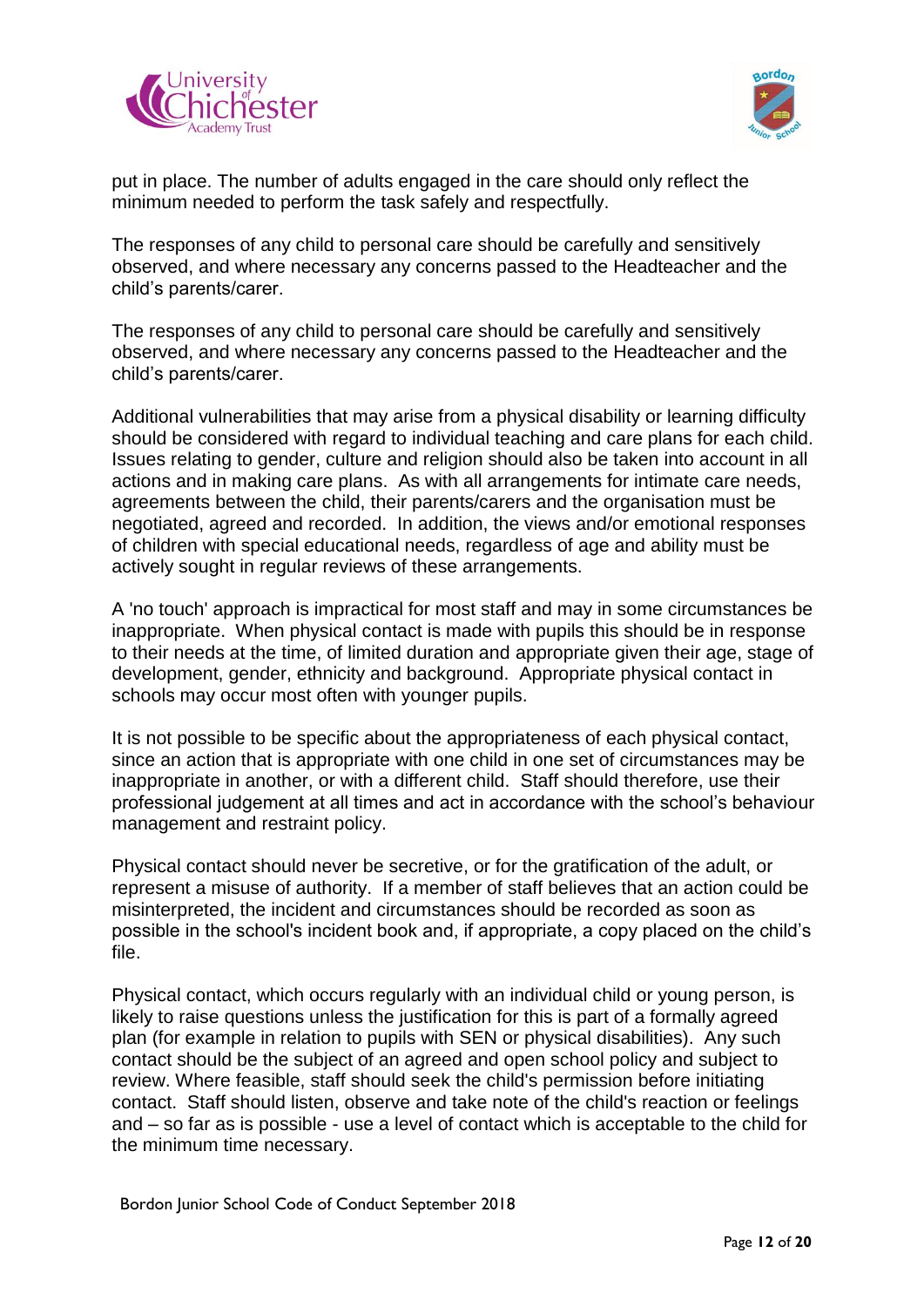



Specific attention should be paid to gender, culture and religious issues for children and their views should be sought about their preferences in relation to staff who are required to assist with personal care.

Extra caution may be required where it is known that a child has suffered previous abuse or neglect. In the child's view, physical contact might be associated with such experiences and lead to the child feeling anxious or upset. This may also lead to staff being vulnerable to allegations of abuse. It is recognised that many such children are extremely needy and seek out inappropriate physical contact. In such circumstances staff should deter the child sensitively by helping them to understand the importance of personal boundaries.

The general culture of 'limited touch' should be adapted, where appropriate, to the individual requirements of each child. Children with special needs may require more physical contact to assist their everyday learning. The arrangements should be understood and agreed by all concerned, justified in terms of the child's needs, consistently applied and open to scrutiny.

#### <span id="page-12-0"></span>**Curriculum**

#### **Curriculum**

Many areas of the curriculum can include or raise subject matter which is sexually explicit, or of an otherwise sensitive nature. Care should be taken to ensure that resource materials cannot be misinterpreted and clearly relate to the learning outcomes identified by the lesson plan. This plan should highlight particular areas of risk and sensitivity, taking particular account of religious, culture and gender issues. The curriculum can sometimes include or lead to unplanned discussion about subject matter of a sexually explicit or otherwise sensitive nature. Responding to pupils' questions can require careful judgement and staff may wish to take guidance in these circumstances from a senior member of staff.

Care should also be taken to abide by the governing body's required policy on sex and relationships education and the wishes of parents. Parents have the right to withdraw their children from all or part of any sex education provided (but not from the biological aspects of human growth and reproduction necessary under the science curriculum).

Individual children may indicate their discomfort with specific materials and should be allowed to refrain from reading aloud and acting out parts of a play that they find sensitive, even if it is deemed appropriate for the class.

#### **Educational Visits and After School Clubs etc**

Bordon Junior School Code of Conduct September 2018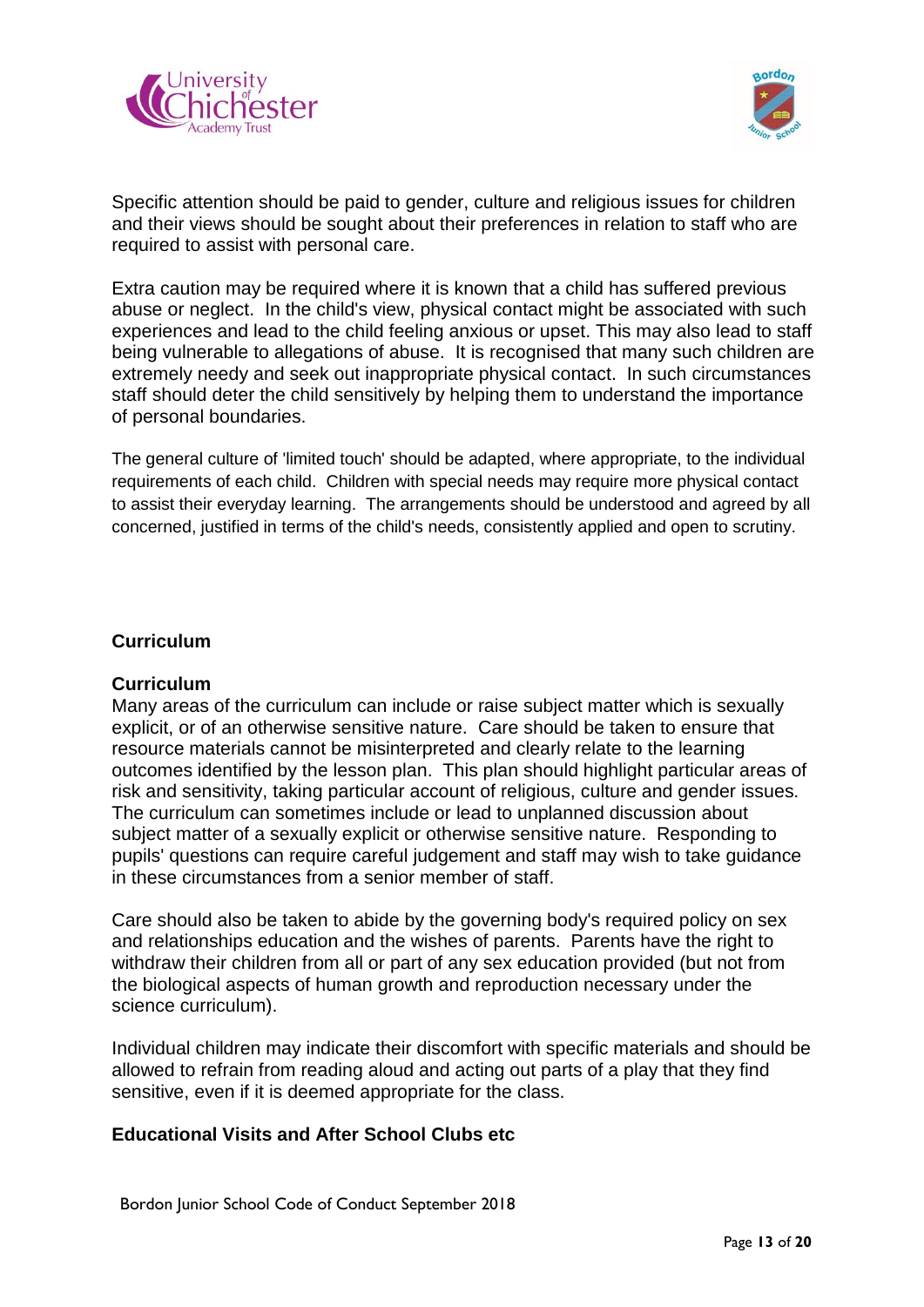



Staff must take particular care when supervising pupils in the less formal atmosphere of a residential setting or after-school activity.

During school activities that take place off the school site or out of school hours, a more relaxed discipline or informal dress and language code may be acceptable. However, staff remain in a position of trust and need to ensure that their behaviour cannot be interpreted as seeking to establish an inappropriate relationship or friendship. Clear boundaries must be maintained and staff should be clear about acceptable behaviour by pupils regarding smoking/drinking.

Where out of school activities include overnight stays, careful consideration needs to be given to sleeping arrangements. Pupils, staff and parents should be informed of these prior to the start of the trip.

Health and Safety arrangements require members of staff to keep colleagues/employers aware of their whereabouts, especially when involved in an out of school activity.

Staff must be aware of and follow LA regulations, policies and guidance to include evidence of parental permission, approval of volunteers (including DBS disclosures and Barred List Checks where the volunteer is not supervised) , choice of residential site and an explicit code of conduct for staff and pupils.

#### <span id="page-13-0"></span>**Whistleblowing**

#### **Whistleblowing**

Whistleblowing is the mechanism by which staff can voice their concerns, made in good faith, without fear of repercussion. Each school should have a clear and accessible whistleblowing policy that meets the terms of the Public Interest Disclosure Act 1998. A model procedure is provided in the Manual of Personnel Practice.

All staff should understand their individual responsibilities to bring matters of concern about children, colleagues or volunteers to the attention of senior management and/or relevant external agencies in writing. This is particularly important where the welfare of children may be at risk. Staff will be judged to be failing in their duty to safeguard children if they do not report such matters, and such failure could result in formal disciplinary action.

It is important that if concerns are expressed about alleged child abuse or inappropriate behaviour towards a child, this must be reported to the Headteacher or appropriate line manager. Such concerns should be pursued to reach a conclusion,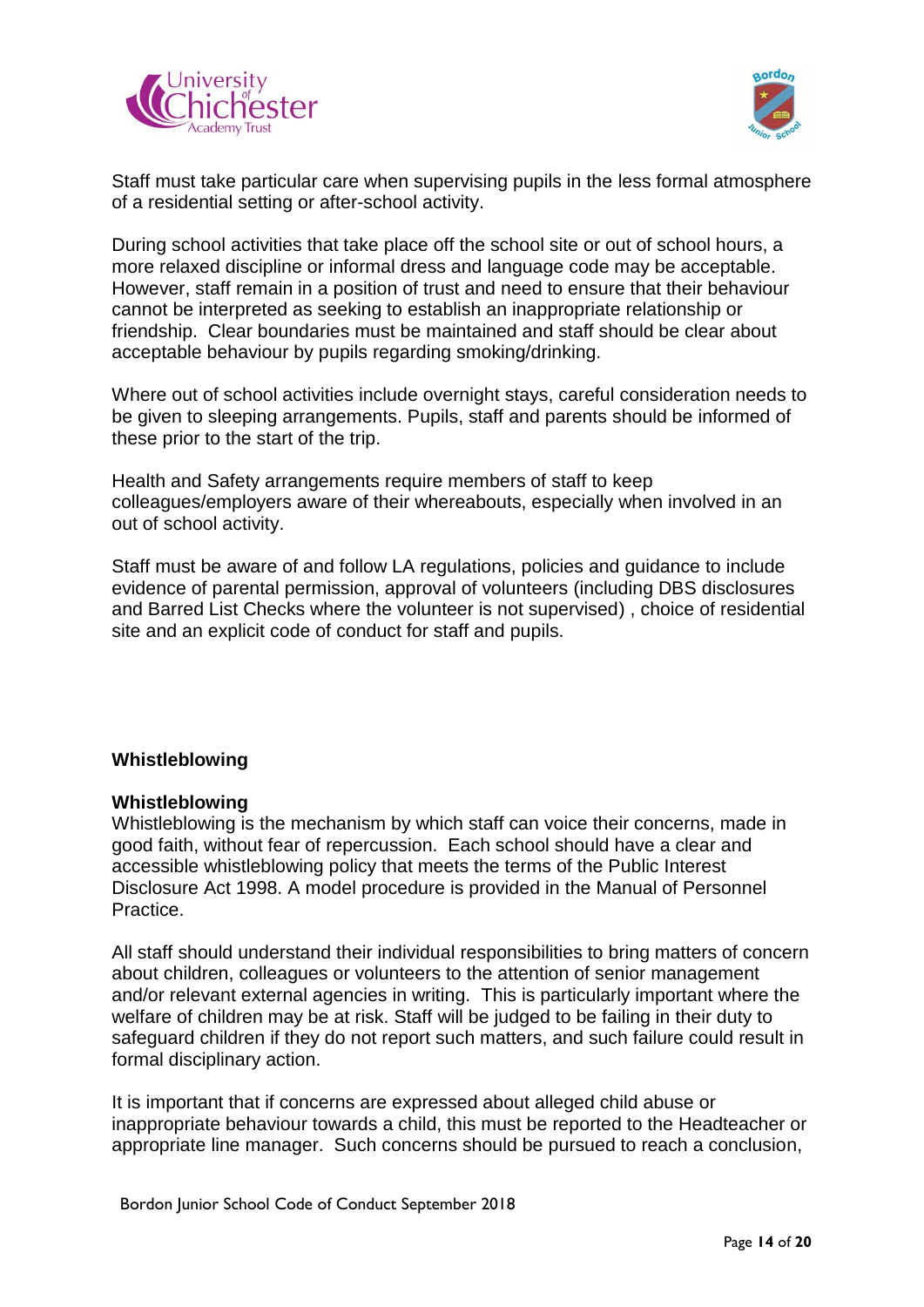



with or without a formal complaint being made, even when the child or parent is not asking for further action to be taken about this matter. Concerns about Headteachers should be dealt with by the nominated member of the Governing Body, usually the Chair of Governors.

#### **Use of internet**

It is not acceptable for staff or volunteers to download inappropriate material using any computer to which pupils may have access, or to make use of such material in a school.

Any member of staff or volunteer who receives inappropriate material on the internet on a school computer, should report the matter urgently to their manager and ensure that the material is removed.

Staff need to be aware of the school's policy on the use of internet, mobile phones, etc to communicate with children.

#### **Sharing Concerns and Recording Incidents**

All staff must be aware of the school's child protection procedures, including procedures for dealing with allegations against staff, which are informed by the DfE Statutory Guidance. Staff who are the subject of allegations are advised to contact their trade union and/or professional association.

In the event of an incident occurring, which may result in an action being misinterpreted and/or an allegation being made against a member of staff, the relevant information must be clearly and promptly recorded and reported to senior staff. Early discussion with a parent or carer could avoid any misunderstanding (subject to advice in this procedure and from the Local Authority Designated Officer (LADO) about contacting parents).

Members of staff should feel able to discuss with their line manager any difficulties or problems that may affect their relationship with pupils so that appropriate support can be provided or action can be taken.

All complaints, concerns or allegations against a member of staff that have child protection implications, or might relate to a risk posed by a person in a position of trust must be fully recorded. Records must include how these complaints, concerns or allegations were investigated and the outcome of any investigation with the rationale for this decision.

#### <span id="page-14-0"></span>**Conclusion**

It would be impossible and inappropriate to lay hard and fast rules to cover all the circumstances in which staff relate to young people and where opportunities for their conduct to be misconstrued might occur.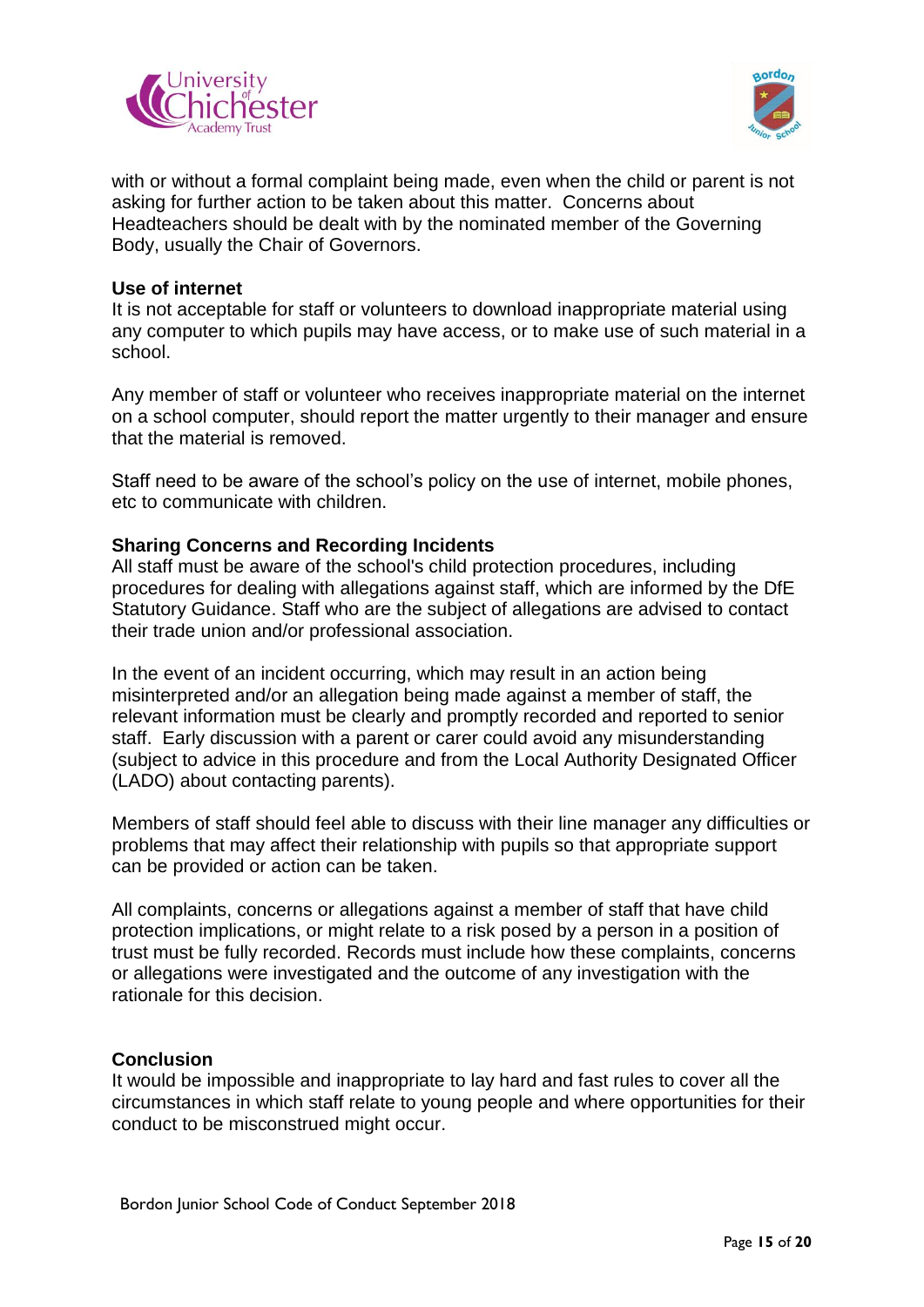



In all circumstances, professional judgement will need to be exercised. For the vast majority of staff the above guidelines will serve only to confirm what has always been their practice. If staff have any doubts about the advice contained in this document they should consult their Headteacher or line manager as appropriate.

More detailed guidance can be found on EPS' Safer Culture guidance.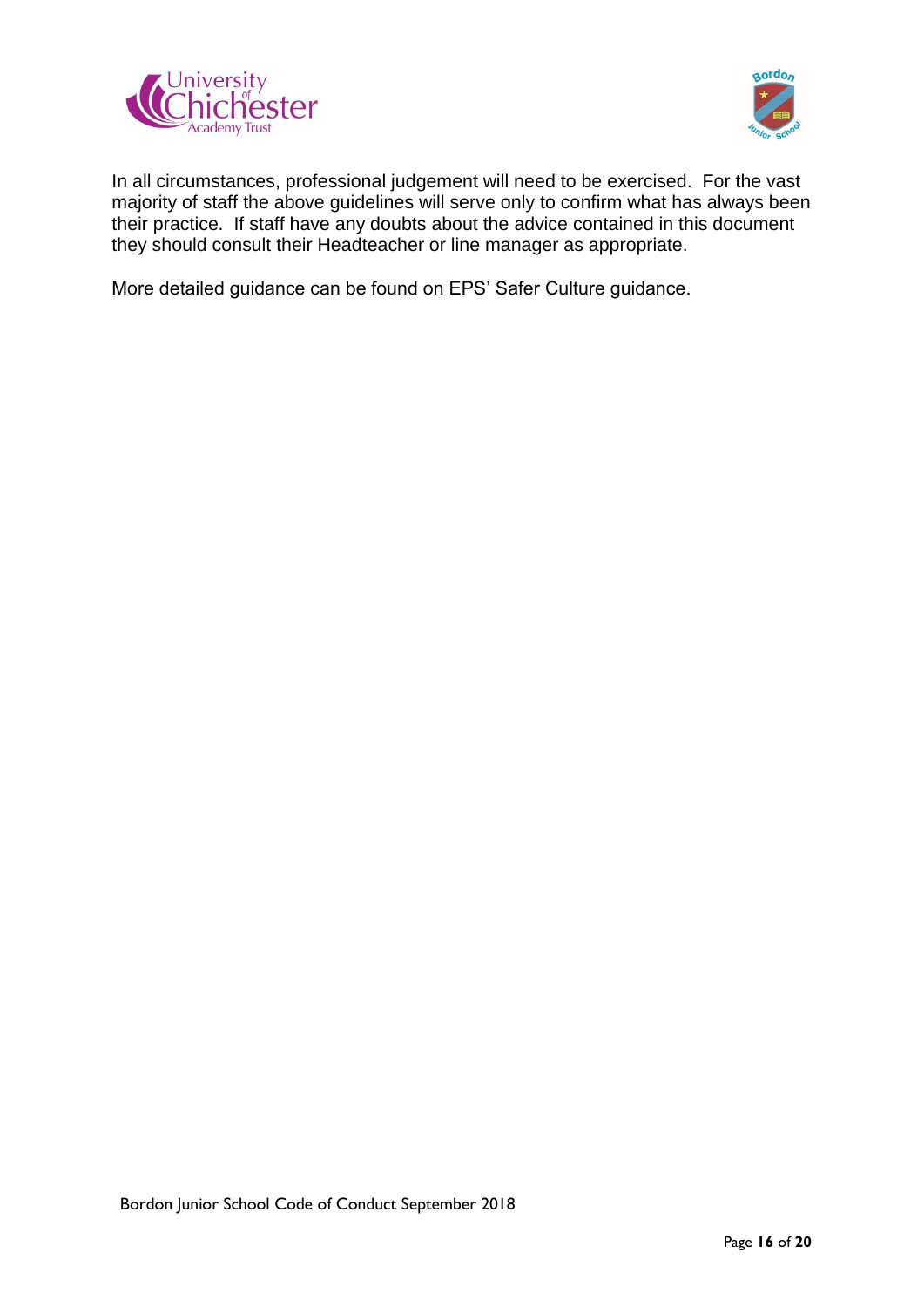



# **Do's & Don'ts of working with children**

<span id="page-16-0"></span>Staff and volunteers must be aware of how to conduct themselves to minimise the risk of becoming the subject of any child protection processes. This list summarises what to do and not to do. It is not exhaustive and schools may wish to add to the list.

#### **Do:**

- Read and follow the school's child protection procedures
- Report to the Headteacher/DSL any concerns about child welfare/safety
- Report to the Headteacher any concerns about the conduct of other school staff/ volunteers/contractors
- Record in writing all relevant incidents
- Work in an open and transparent way
- Discuss and report any incidents of concern or that might lead to concerns being raised about your conduct towards a child
- Report to the Headteacher any incidents that suggest a pupil may be infatuated with you or taking an above normal interest in you
- Dress appropriately for your role
- Only use e-mail contact with pupils via the school's system
- Avoid unnecessary physical contact with children
- Ensure you understand the rules concerning physical restraint
- Where physical contact is essential for educational or safety reasons, gain pupil's permission for that contact wherever possible
- Allow children to change clothes with levels of respect and privacy appropriate to their age, gender, culture and circumstances
- Use humour to defuse difficult situations
- Avoid working in one-to-one situations with children where possible, except where this is explicitly part of your role.
- In certain one-to-one situations, ensure that you are within sight of another adult, e.g. by having a door open/being behind a glass partition/working in one corner of a room whilst another adult is operating elsewhere in the room.
- During the provision of personal/intimate care, which is part of the post holder's normal responsibilities, maintaining the child's dignity and privacy should be of paramount importance, which may warrant the care to take place on a one-to-one basis, ensuring privacy is appropriate to the child's age and situation.
- Ensure an appropriate member of staff is aware of when and where you are holding a one-to-one.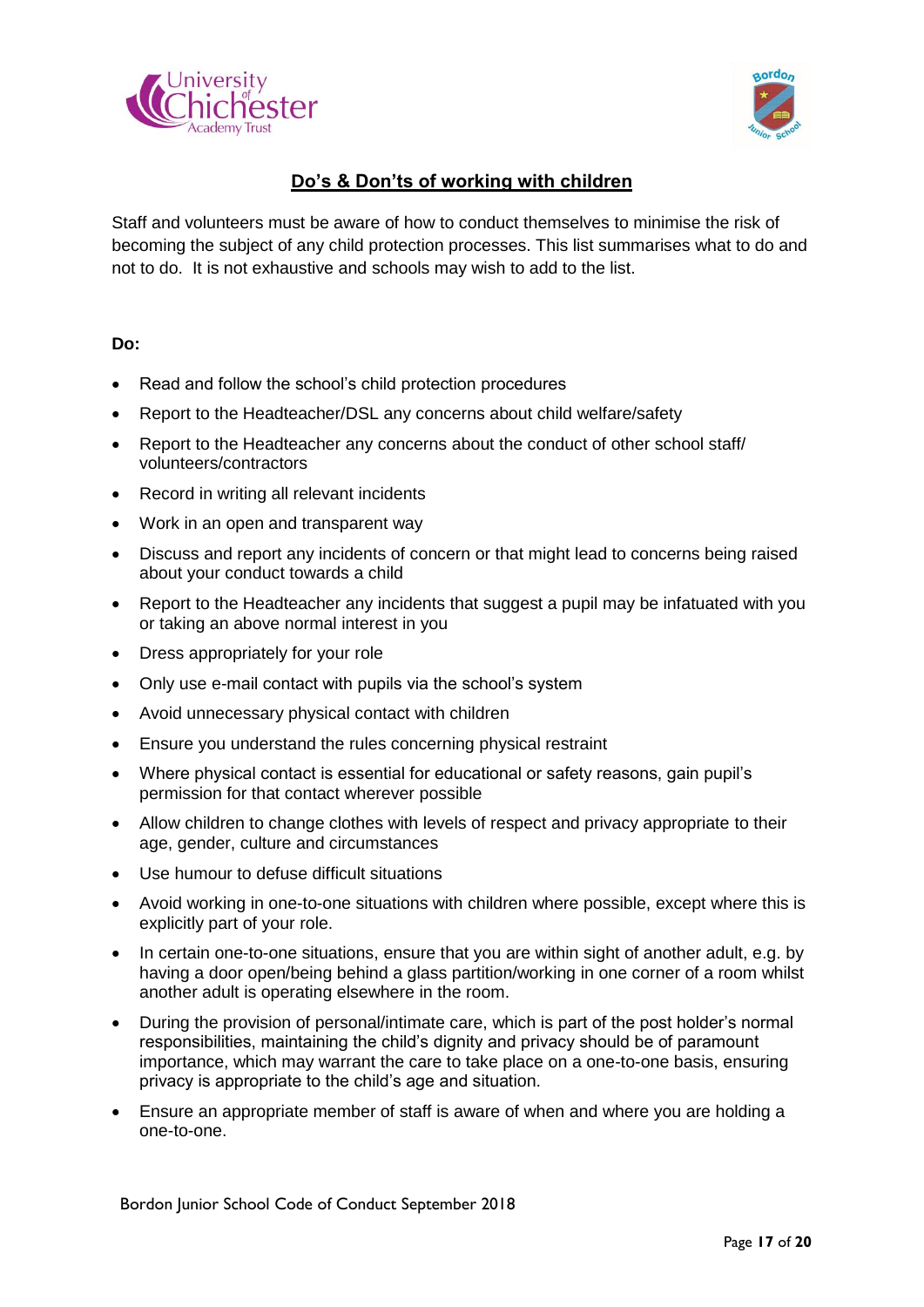



- If you are unhappy about the venue arrangements, take this up with your Headteacher before entering into these.
- Avoid volunteering to house children overnight
- Ensure that areas of the curriculum that may involve sexually explicit information are taught in accordance with school policies
- Be careful about recording images of children and do this only when it is an approved educational activity
- Contact your professional association or trade Union if you are the subject of concerns or allegations of a child protection nature
- Fully co-operate with any investigation into child protection issues in the school. Listen to pupils when they express concern (rumours) about staff which might appear to be just, and check facts v fiction

#### **Don't:**

- Take any action that would lead a reasonable person to question your motivation and/or intentions
- Misuse in any way your position of power and influence over children
- Use any confidential information about a child to intimidate, humiliate or embarrass a child
- Engage in activities out of school that might compromise your position within school
- Establish or seek to establish social contact with pupils outside of school
- Accept regular gifts from children
- Give personal gifts to children
- Communicate with pupils in inappropriate ways, including personal e-mails and mobile telephones.
- Pass your home address, phone number, e-mail address or other personal details to pupils/children.
- Make physical contact secretive
- Assist with any personal care task which a child can undertake themselves
- Arrange to meet with pupils in closed rooms without senior staff being made aware of this in advance.
- Use physical punishment of any kind
- Confer special attention on one child unless this is part of an agreed school plan or policy
- Transport pupils in your own vehicle without prior management approval
- Take, publish or share images of pupils or other children without their parents' permission.

Bordon Junior School Code of Conduct September 2018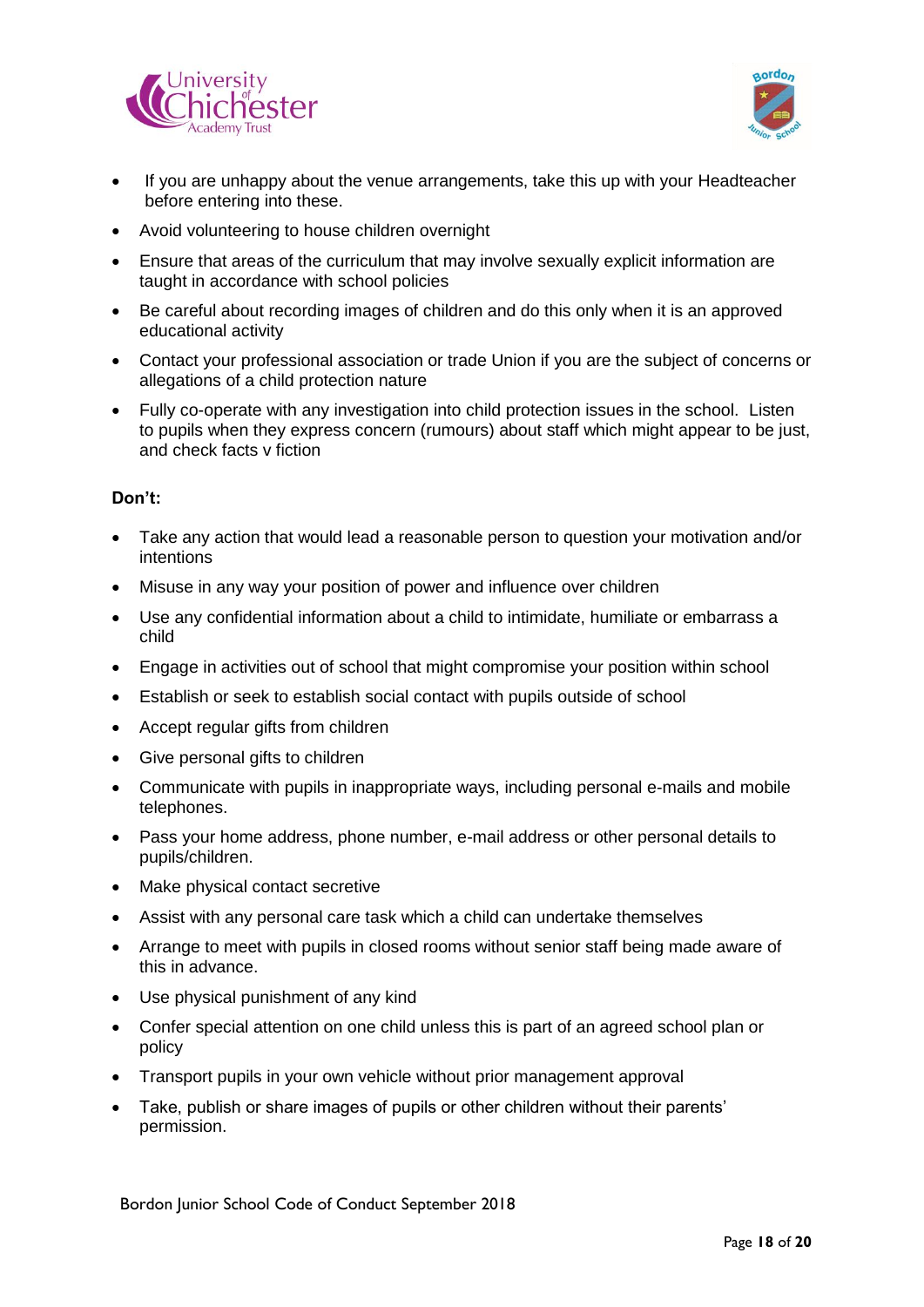



- Access abuse images (sometimes referred to as child pornography) or other inappropriate material
- Abuse your position of trust with pupils
- Allow boundaries to be unsafe in more informal settings such as trips out, out of school activities etc.

The policy will be reviewed by governors on a 3 yearly cycle in line with the policy review schedule.

# **Bordon Junior School Code of Conduct Policy**

**\_\_\_\_\_\_\_\_\_\_\_\_\_\_\_\_\_\_\_\_\_\_\_\_\_\_\_\_\_\_\_\_\_\_\_\_\_\_\_\_**

**\_\_\_\_**

All regular visitors and volunteers are required to sign the following statement relating to code of conduct.

**I have read and understood the Code of conduct Policy and agree to adhere to this in my** 

**Role at Bordon Junior school, both during my time at the school and after I have left.**

**Signed…………………………………………………………..**

**Date…………………………………………..**

**Name Please print)…………………………………………………**

Bordon Junior School Code of Conduct September 2018